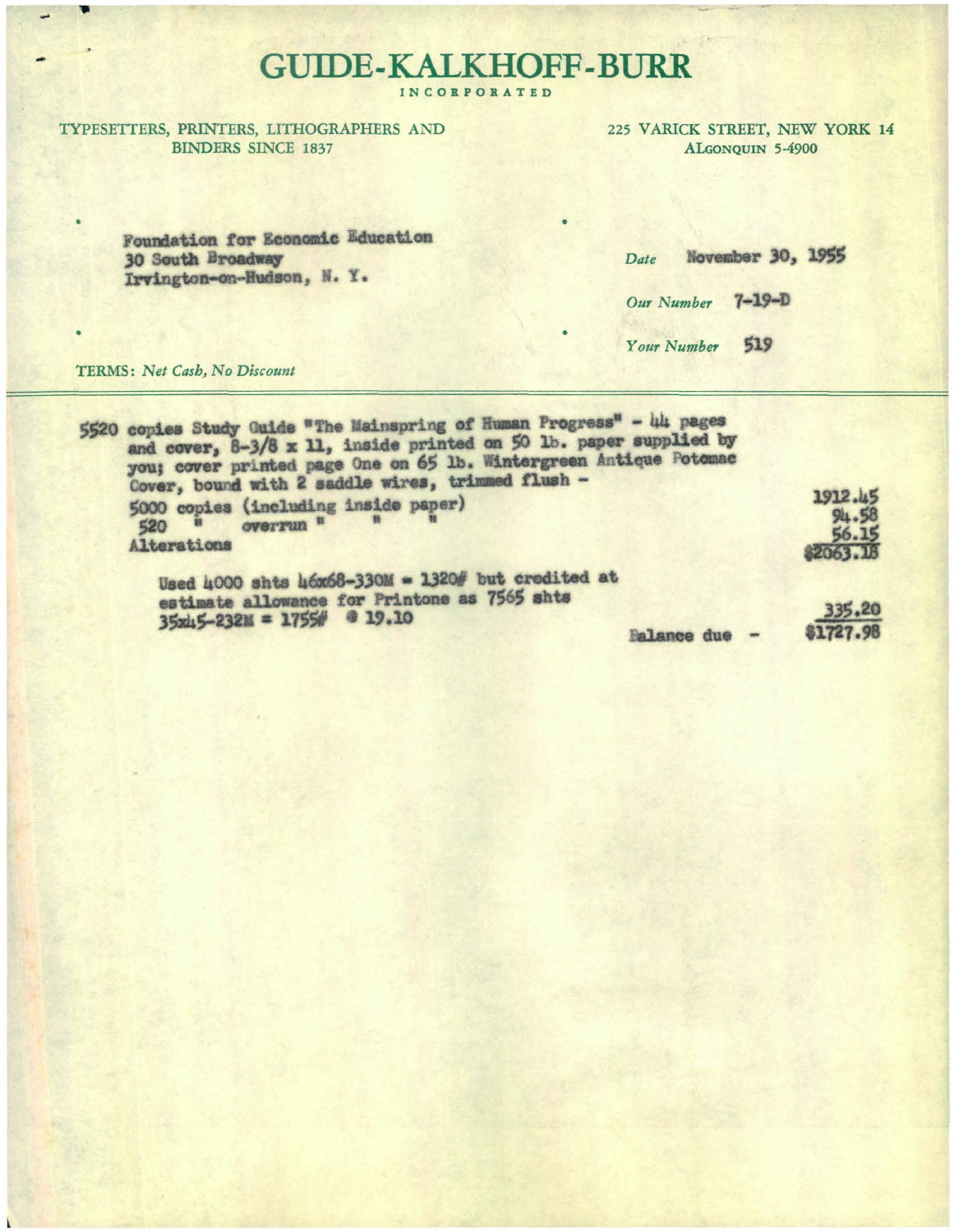## RECEIVING REPORT

Vendor: Guide-Kalkoff **Date 12/2/55** 

Delivered by: **Ray Schuck** 

Charges paid:

٠

 $\bullet$ 

| Study Guide for Mainspring | Stock |  |
|----------------------------|-------|--|
|                            |       |  |
|                            |       |  |
|                            | me    |  |
|                            |       |  |